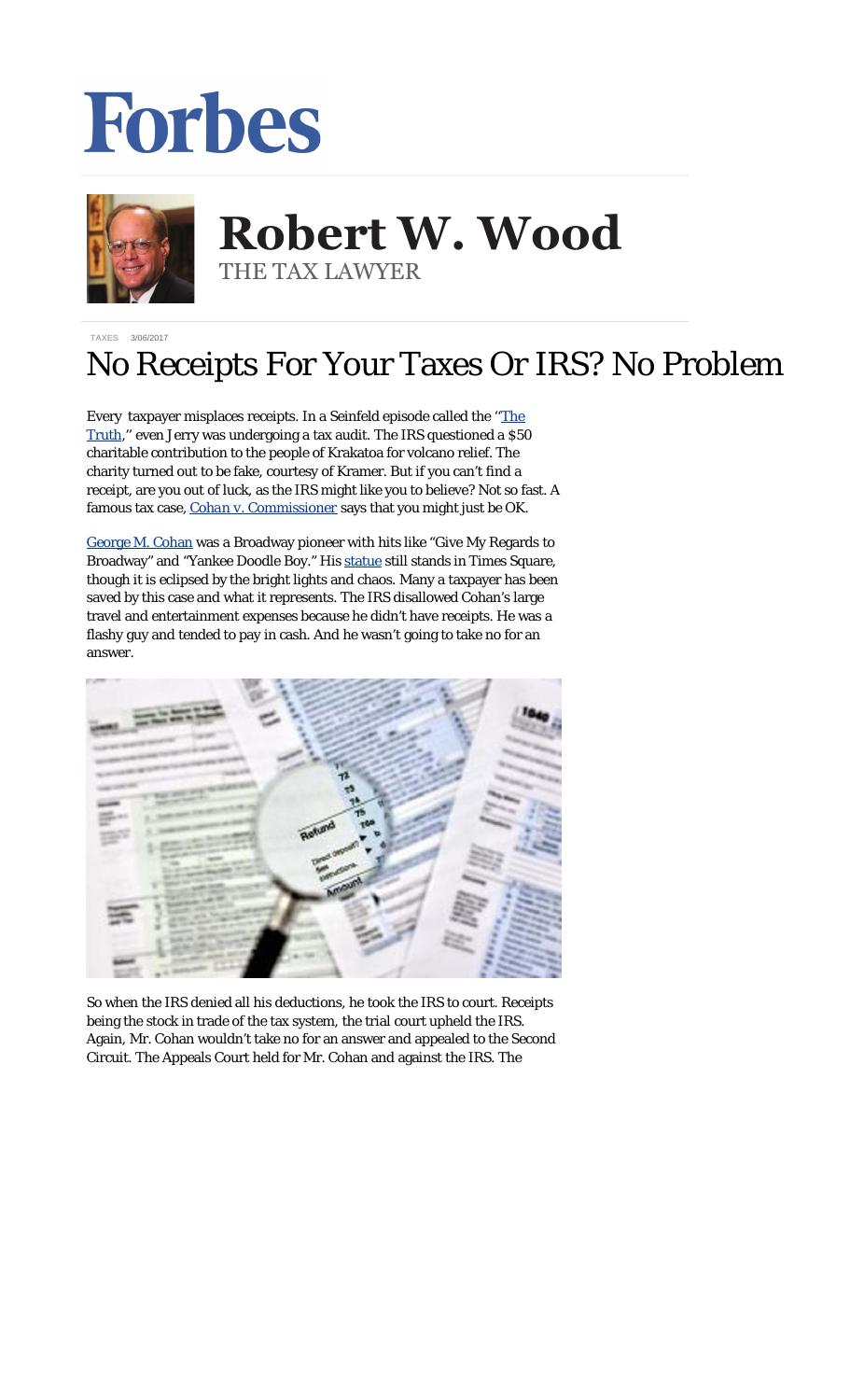Cohan rule still allows taxpayers to prove by "other credible evidence" that they actually incurred deductible expenses. Mr. Cohan testified that he paid in cash, and others also supported Cohan and remembered big and expensive dinners. Of course, this is a tough way to prove expenses.

Not surprisingly, the Cohan Rule often doesn't impress the IRS. You may have to go to court, and the argument doesn't always work even there. Still, the IRS or a court may be convinced by oral or written statements or other supporting evidence. If you get over that hurdle and can make a reasonable approximation of the expenses, your tax position may be sustained despite your lack of documentation.

It isn't just business expenses that can be substantiated in this way. Even charitable contributions have been allowed under the Cohan Rule, although not in cases subject to special strict [substantiation requirements](http://www.forbes.com/2007/01/26/charitable-tax-ppa-pf-ii-in_ae_0126taxspecial_inl.html). The fact that some taxpayers may have trouble maintaining good records to show the IRS may actually have been helped by the IRS's own problems maintaining evidence.

In the aftermath of the IRS mess over the Lois Lerner emails, Rep. Steve Stockman of Texas introduced a bill he called the "The Dog Ate My Tax Receipts Act," to allow us all to try out some excuses. Rep. Stockman said, "Taxpayers should be allowed to offer the same flimsy, obviously made-up excuses the Obama administration uses." The bill never went anywhere. But had it passed, it would have allowed taxpayers who do not provide documents requested by the IRS to claim one of the following reasons:

- 1. The dog ate my tax receipts.
- 2. Convenient, unexplained, miscellaneous computer malfunction.
- 3. Traded documents for five terrorists.
- 4. Burned for warmth while lost in the Yukon.
- 5. Left on table in Hillary's Book Room.
- 6. Received water damage in the trunk of Ted Kennedy's car.
- 7. Forgot in gun case sold to Mexican drug lords.
- 8. Forced to recycle by municipal Green Czar.
- 9. Was short on toilet paper while camping.
- 10. At this point, what difference does it make?

The resolution says that the "IRS must allow taxpayers the same lame excuses